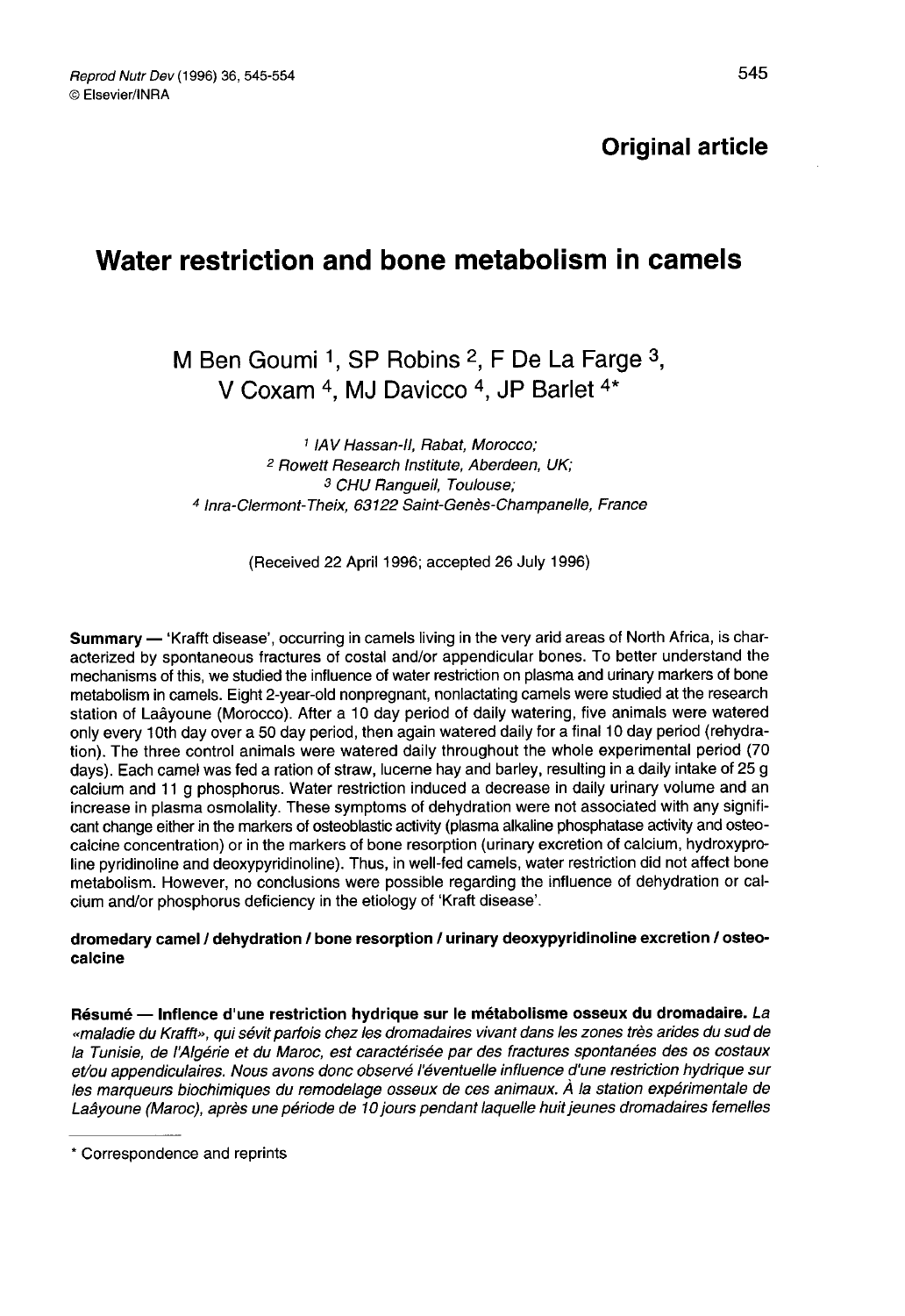non gestantes et non allaitantes étaient abreuvées quotidiennement, cinq d'entre elles ne l'ont plus été qu'une seule fois tous les 10 jours pendant une période de 50 jours, puis à nouveau quotidiennement pendant une période de 10 jours (réhydratation), comme l'ont été les trois animaux témoins pendant toute la période expérimentale (70 jours). Les huit dromadaires recevaient une alimentation à base de paille, foin de luzerne et orge, leur apportant quotidiennement 25 g de calcium et 11 g de phosphore. Chez les cinq animaux soumis à la restriction hydrique, celle-ci entraîne une diminution du volume d'urine émise quotidiennement, associée à une élévation de l'osmolalité plasmatique. Ces symptômes de déshydratation n'étaient pas associés à des modifications significatives de I activité phosphatase alcaline du plasma ou de l'ostéocalcinémie, marqueurs de l'activité ostéoblastique. L'excrétion urinaire de calcium, d'hydroxyproline et des agents de pontage du collagène (pyridinoline et désoxypyridinoline), marqueurs de la résorption osseuse, n'ont pas non plus significativement varié chez ces animaux déshydratés. Ces résultats, qui démontrent qu'une déshydratation modérée n'a pas d'effet important sur le métabolisme osseux du dromadaire convenablement alimenté, ne permettent pas de préciser le rôle d'une déshydratation plus ou moins intense, éventuellement associée à une carence phospho-calcique plus ou moins marquée, dans l'étiologie de la «maladie du Krafft».

#### dromadaire / déshydratation / résorption osseuse / désoxypyridénolinurie / ostéocalcinémie

### INTRODUCTION

Physiological and behavioral adaptations allow camels to survive in very high air temperatures despite a lack of drinking water (Yagil, 1985; Wilson, 1989). For example, over a period of 2 to 3 weeks, camels can lose more than one-third of their body water without any apparent ill effects and have been used in studies for water and electrolyte metabolism (Macfarlane, 1968; Yagil and Berline, 1976; Ben Goumi et al, 1993; Riad et al, 1994). Water deprivation has been shown to induce wide differences in bone structure and remodeling in Meriones shawi, a sub-desert rodent (Sahni et al, 1987). In normally watered camels, the endocrine regulation of calcium and bone metabolism does not differ from that demonstrated in other ruminant animals (Riad, 1995). Some nutritional disorders observed in camels are of mineral origin (Blajan and Lasnami, 1989). The first report concerning 'Krafft disease' (Durand and Kchouk, 1958) indicated that this osteopathy affects underfed adult camels living in the south of Tunisia. More recently this syndrome has also been reported in camels from southern Algeria and Morocco (Blajan and Lasnami, 1989). Among the various clinical symptoms, spontaneous fractures of costal and/or appendicular bones characterize this disease. Its etiology remains poorly understood (Bouassida, 1986). In this study we observed the influence of a water deprivation at the limit of animal care practice on bone metabolism in camels.

# MATERIALS AND METHODS

#### Experimental design

This study was carried out at the research station of Laâyoune (Morocco) during February and March 1995, on eight 2-year-old nonpregnant, nonlactating female camels (Camelus dromedarius), weighing 263  $\pm$  37 kg (mean  $\pm$  SEM). The animals were kept confined in a shelter. They were fed a daily ration of 1 kg straw, 1 kg lucerne hay and 1 kg barley, resulting in a daily intake of 25 g calcium (Ca) and 11 g inorganic phosphorus (P).

The experimental period (70 days) consisted of three phases. During the first phase (10 days), five animals received water ad libitum once a day (control period). During the following 50 days, they were watered ad libitum only once every 10th day (water restriction). During dehydration (third phase; 10 days) they were watered ad libi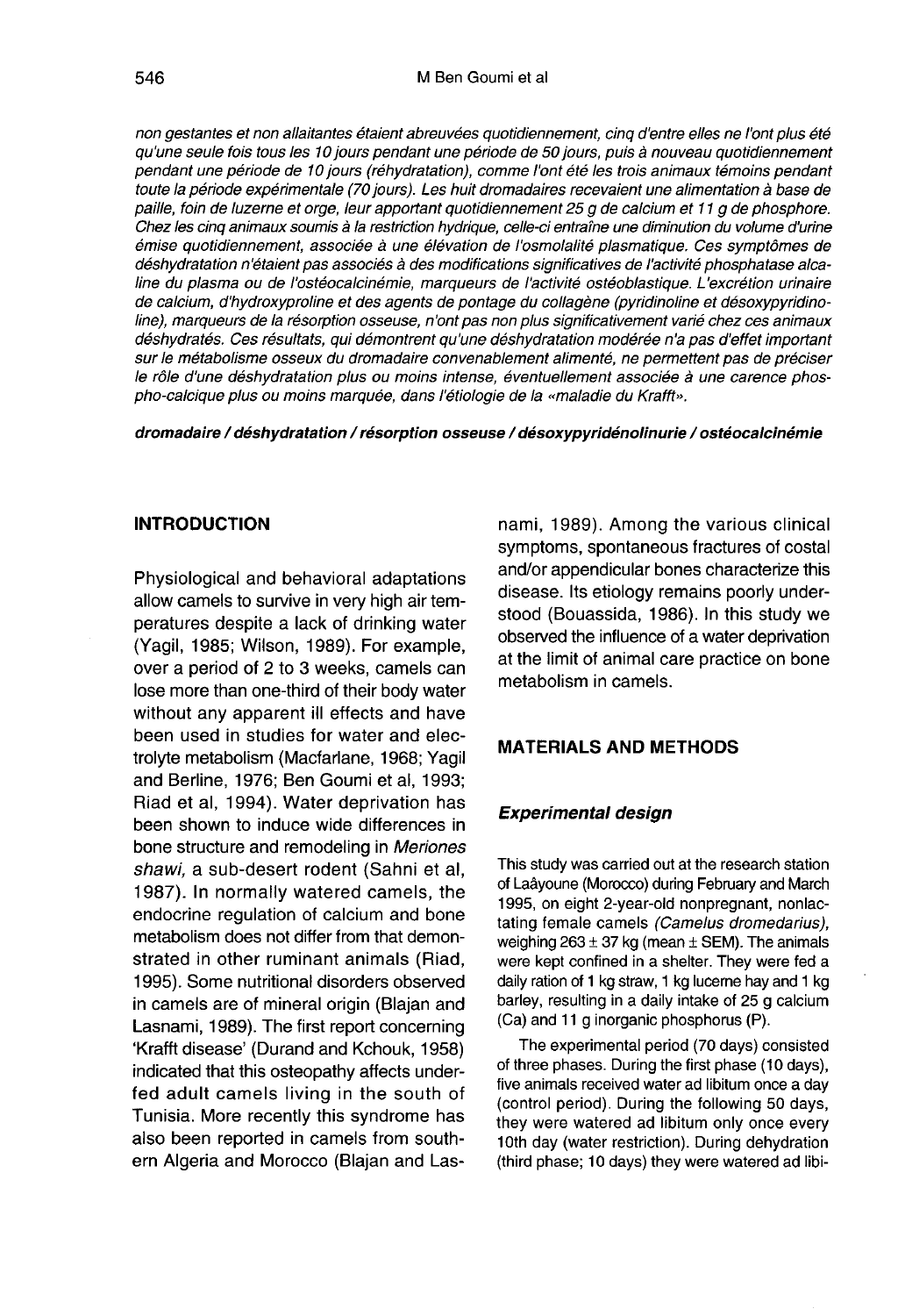tum once a day, as were the three control camels during the whole experimental period. Blood samples were collected into chilled EDTA-coated tubes by puncture of an external jugular vein on days 1, 5, 10 (control period), 15, 20, 25, 30, 35, 40, 45, 50, 56 (dehydration) and 60, 65 and 70 (rehydration). Each blood sample was taken at 0800 hours to overcome possible nyctohemeral variations. After centrifugation, plasma was frozen at-20 °C until analysis.

The urine excretion of each animal was measured during the 24 h before each blood sampling on days 1, 10, 20, 30, 40, 50, 60, 65 and 70. The urine was collected using plastic bags designed for the urinary tract of female camels

(Ben Goumi et al, 1993). For each animal, the urine from a 24 h period was pooled and a sample frozen at -20 °C until analysis.

## Analysis

The osteoblastic activity was evaluated by measuring plasma alkaline phosphatase activity (ALP) and osteocalcine (OC) concentration (Delmas, 1990). ALP was measured colorimetrically, using the hydrolysis of p-nitrophenol phosphate which yielded phosphate and p-nitrophenol and was converted to a yellow complex which was mea-



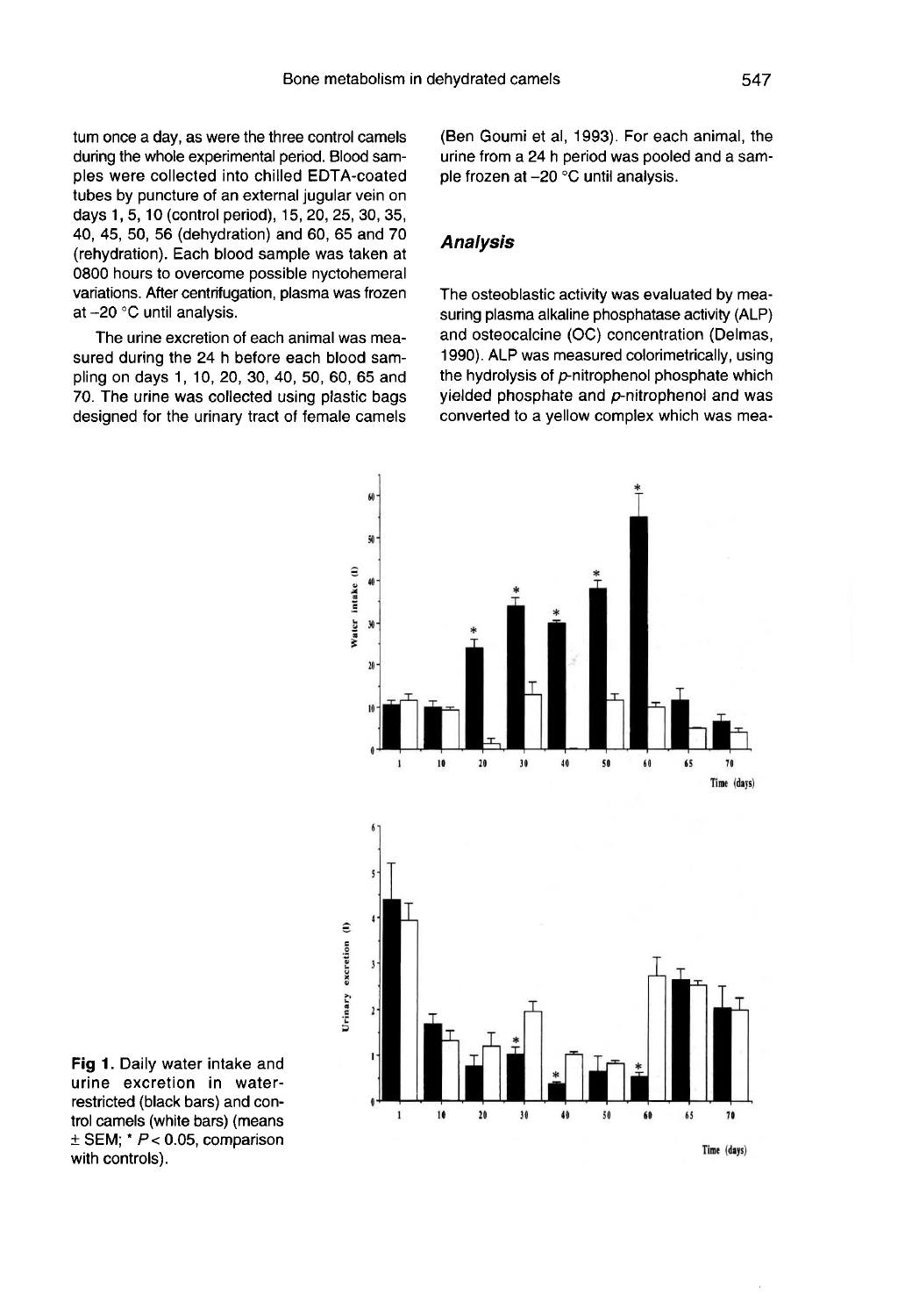sured at 405 nm (Bretaudière et al, 1977). Plasma OC concentration was measured by radioimmunoassay (RIA) using the Osteocalcin 125I RIA kit from Incstar (Incstar Corporation, Stillwater, MN, USA). This assay employs the simultaneous addition of the sample, rabbit antibovine OC antibody and <sup>125</sup>l bovine OC followed by an overnight incubation at 4 °C. Phase separation was accomplished by the addition of a complex composed of goat antirabbit serum, carrier rabbit serum and polyethylene glycol. This assay was centrifuged and decanted after a 2 h incubation at 4 °C. Dilution of the camel plasma samples paralleled the standard curve. Under our conditions, intra- and interassay variability was 7 and 10%, respectively. The minimum detectable amount was 0.15 fl9/L.

Bone resorption was evaluated measuring total hydroxyproline (HYP), pyridinoline (PYD) and deoxypyridoline (DPD) in acid hydrolysates of urine.

HYP was measured by colorimetry according to the Kivirikko method (1970). The pyridinium cross-links were measured by high-performance liquid chromatography with an automated prefractionation using cellulose CC31 columns and a synthetic internal standard as described previously (Pratt et al, 1992). The overall variation coefficient was less than 3% for PYD and less than 6% for DPD. Creatinine was measured by



Fig 2. Plasma calcium (Ca) and inorganic phosphorus (P) concentrations and plasma osmolality in water-restricted (black bars) and control camels (white bars) (means  $\pm$  SEM;  $*$  P < 0.05, comparison with controls).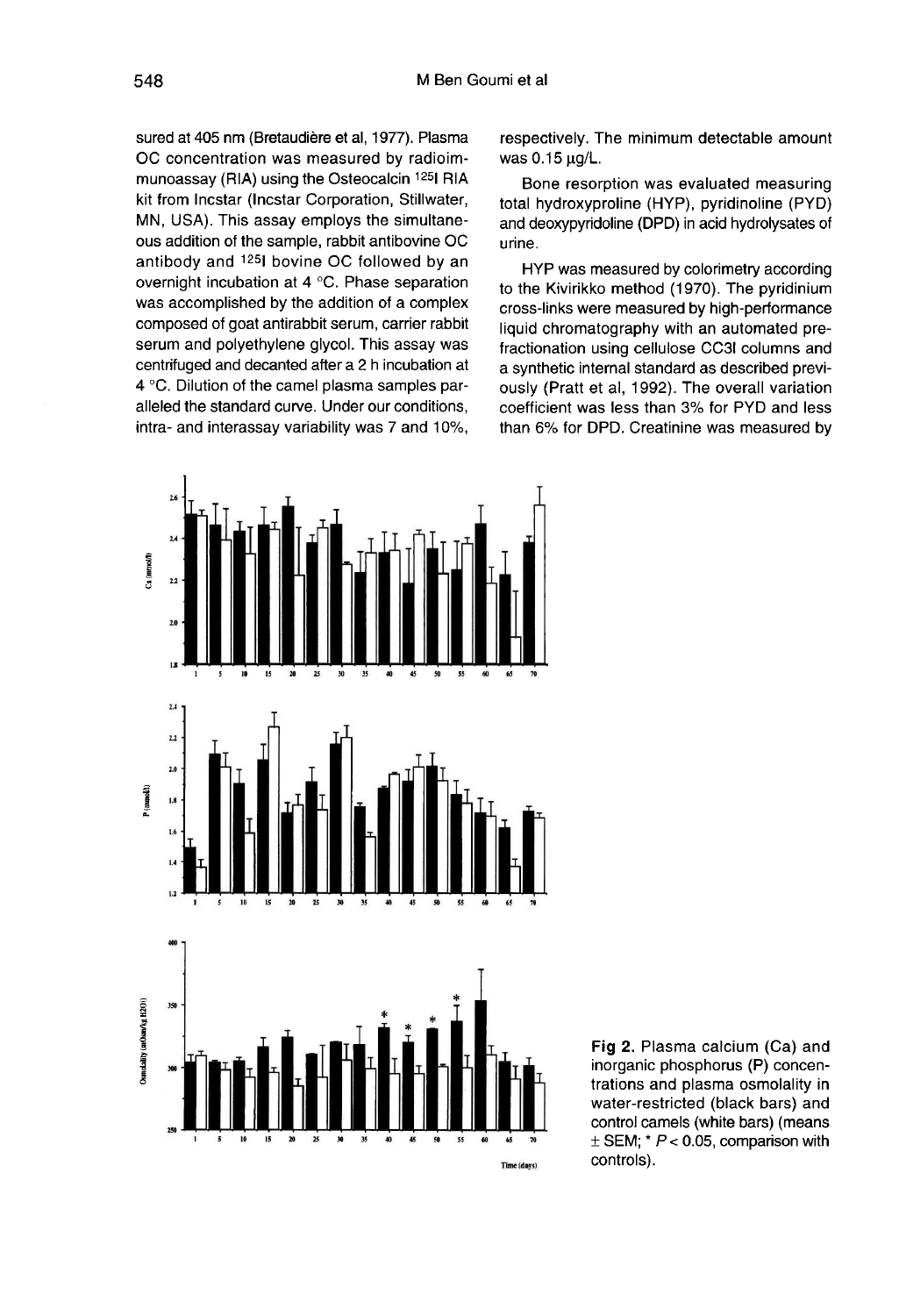colorimetry: after hydrolysis of creatinine to creatine by creatinine aminohydrolase, the creatine was converted to a dye whose rate of formation was proportional to the concentration of the creatinine in the urine.

In the urine and plasma samples, Ca and P concentrations were determined by atomic absorption spectrophotometry (Perkin Elmer 400, Bodenseewerk Perkin Elmer, Uberlingen, Germany) and by colorimetry, respectively. The plasma osmolality was measured by freezing point depression (Fiske OS osmometer, Fiske Associates, Needham Heights, MA, USA).

Results are presented as means ± SEM. The Mann-Whitney U test was used to compare waterrestricted and control animals. The influence of water restriction was determined using one-way analysis of variance.

# RESULTS

The daily water intake levels (L)  $(8 \pm 3)$  did not vary significantly in the control camels during the whole experimental period. In the five animals watered only once every 10 days, the water intake level increased from  $10 \pm 1.6$  on day 10 to  $55 \pm 6$  ( $P < 0.01$ ) on day 60 (fig 1). Daily urine excretion  $(L)$  in the control camels did not vary significantly between day 1 (3.9  $\pm$  0.4) and day 60 (2.7  $\pm$ 0.4). In the water-restricted camels it simultaneously decreased from  $4.4 \pm 0.8$  to 0.5  $\pm$  0.1 (P < 0.05), then returned to 2  $\pm$  0.5 on day 70, where it was not different from that measured in the controls  $(2 \pm 0.2;$  fig 1). The



Fig 3. Plasma alkaline phosphatase activity (ALP) and plasma osteocalcine (OC) concentration in water-restricted (black bars) and control camels (white bars) (means ± SEM; no significant difference was observed between groups).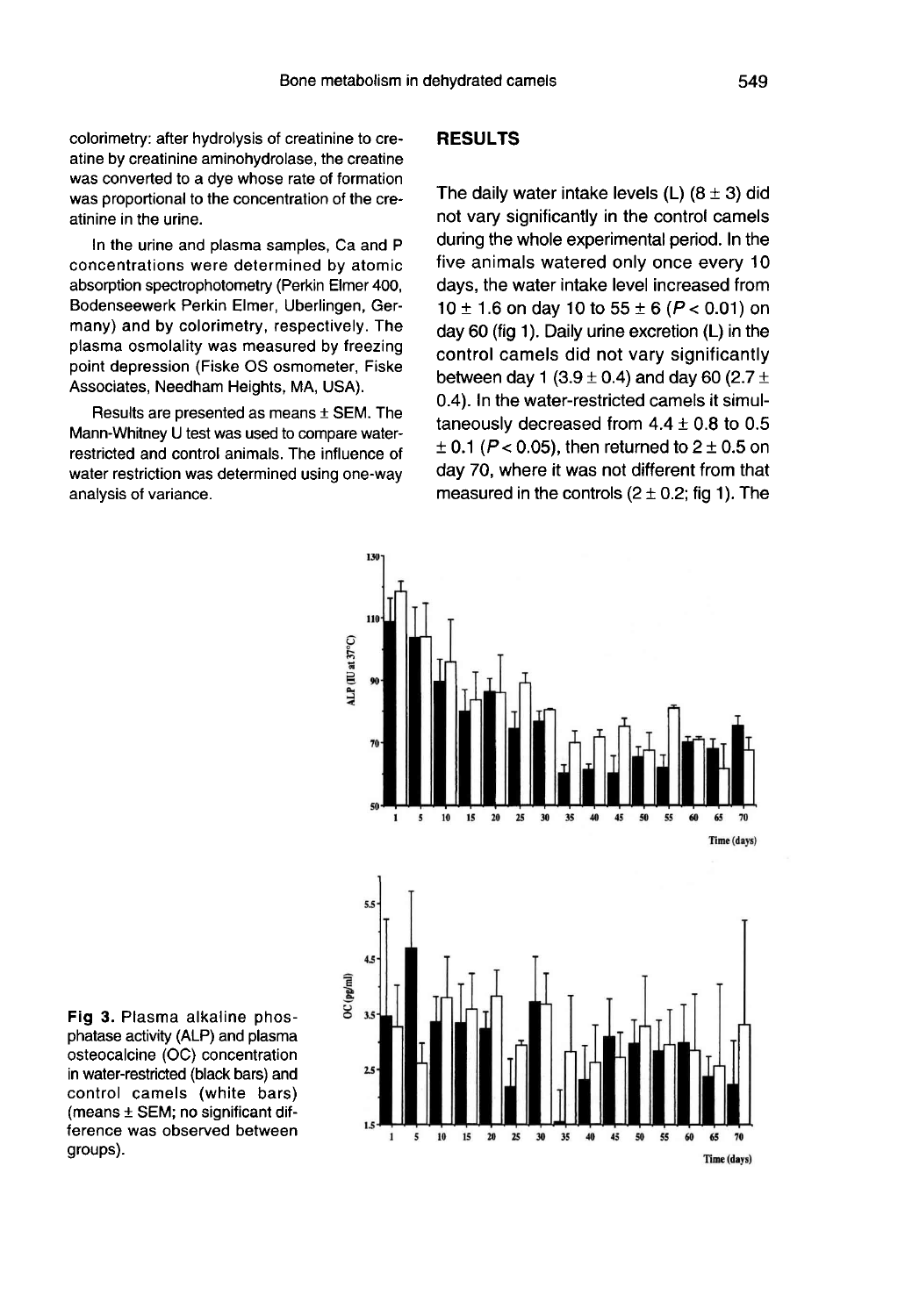plasma osmolality (mOsm/kg H<sub>2</sub>O) never varied significantly in the control camels (297  $\pm$  8; n = 45), while it increased from 304  $\pm$  6 on day 1 to  $353 \pm 26$  ( $P < 0.05$ ) on day 60 in the water-restricted animals (fig 2). The plasma Ca and P concentrations did not vary significantly in either group (fig 2).

There were no significant differences in plasma ALP activity (IU at 37 °C) between the water-restricted and control camels. Between days 1 and 60 activity decreased from  $118 \pm 4$  to  $71 \pm 1$  ( $P < 0.05$ ) and from 109  $\pm$  8 to 70  $\pm$  2 (P < 0.05) in the control and water-restricted camels, respectively. The plasma OC concentrations also did not vary in either group during the course of the experiment and no difference was observed between groups (fig 3).

In the water-restricted camels, the daily urinary P excretion (mmol) decreased from  $0.50 \pm 0.09$  on day 1 to  $0.08 \pm 0.02$  (P < 0.05) on day 60, and then returned to 0.48  $\pm$  0.11 on day 70. The daily urinary Ca excretion (mmol) increased from  $1.2 \pm 0.4$ on day 1 to  $21.2 \pm 8.3$  ( $P < 0.05$ ) on day 65 and to  $7.5 \pm 0.8$  ( $P < 0.05$ ) on day 70. The daily urinary Ca and P excretion did not vary in the controls (fig 4).

The daily urinary HYP (mmol) excretion remained essentially unchanged in the controls. In the water-restricted camels it decreased from  $509 \pm 129$  on day 1 to 109  $\pm$  30 (P < 0.05) on day 40, and remained lower than in the controls until day 60. The mean value for urinary HYP excretion in the water-restricted camels (216  $\pm$  56) was about half that in control animals (438  $\pm$ 121;  $P < 0.05$ ) (fig 4); however, there was no significant difference in the daily urinary PYD and DPD excretion between control and water-restricted camels (fig 5). Thus, the mean values for the ratios PYD/creatinine, DPD/creatinine and PYD/DPD measured in the water-restricted animals (184  $\pm$  28; 30  $\pm$  7; 6.3  $\pm$  0.2) were similar to the corresponding values for the controls (191  $\pm$ 29;  $32 \pm 5$ ;  $6.1 \pm 0.2$ ), respectively.

## **DISCUSSION**

Dehydration in camels following 14 days of water deprivation in a hot environment induces a decrease in the volume of excreted urine and an increase in plasma osmolality, so that during the rehydration period the animals can drink 75 L of water within 5 min (Ben Goumi et al, 1993). As shown by the increase in water intake and plasma osmolality and the decrease in urine volume (figs 1 and 2), watering only once every 10th day induced dehydration in the animals used in this experiment.

In these five dehydrated camels no significant change in plasma Ca and P concentration was observed (fig 2). In growing Meriones, as well, water deprivation after weaning had no significant effect on the plasma levels of either Ca or P. However, compared to controls, wide differences in bone structure and remodeling were observed in these rodents, including a decrease in the cortical thickness of compact bone and a reduction in the cancellous bone mass. These differences might result from an increase in osteoclastic resorption. The processes of bone formation were also greatly altered, as observed in the cancellous bone by the accumulation of osteoid tissue and in the cortical bone by differences in the orientation of the bone layers (Sahni et al, 1987).

It has been reported that dehydration in camels induces histological evidence of increased parathyroid activity (Charnot, 1963). Examination of the biochemical markers of bone turnover, ie, plasma ALP and plasma OC concentration for osteoblastic activity and urinary excretion of HYP, PYD and DPD for bone resorption (Delmas, 1992), did not show such as increase. Alkaline phosphatases are glycoproteins coded for by at least four different gene loci which catalyze the hydrolysis of phosphate esters at alkaline pH. Tissue nonspecific (liver, bone and kidney), intestinal and placental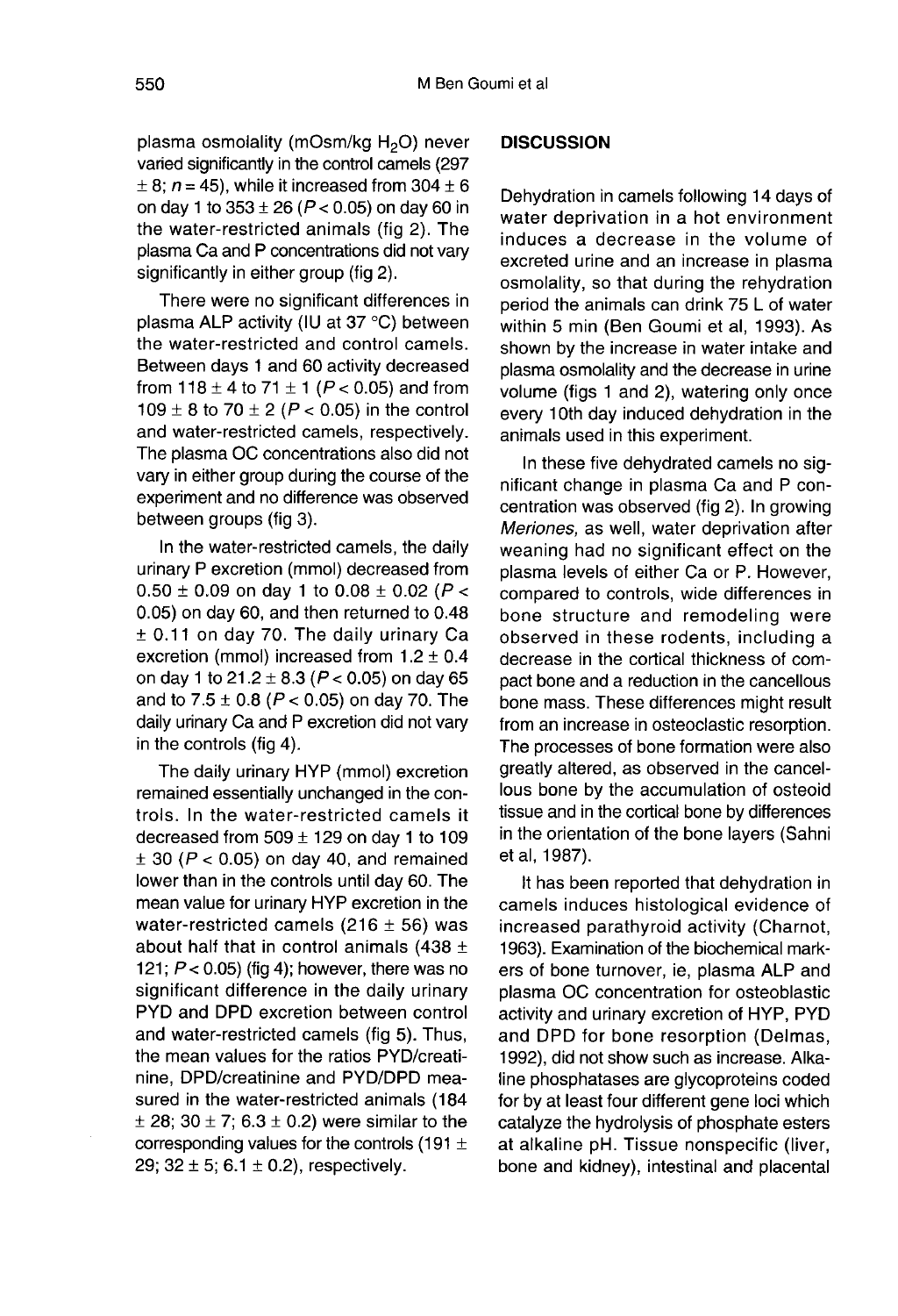

Fig 4. Daily urinary calcium (Ca), inorganic phosphorus (P) and hydroxyproline (HYP) excretion in water-restricted (black bars) and control camels (white bars) (means  $\pm$  SEM; \* P < 0.05, comparison with controls).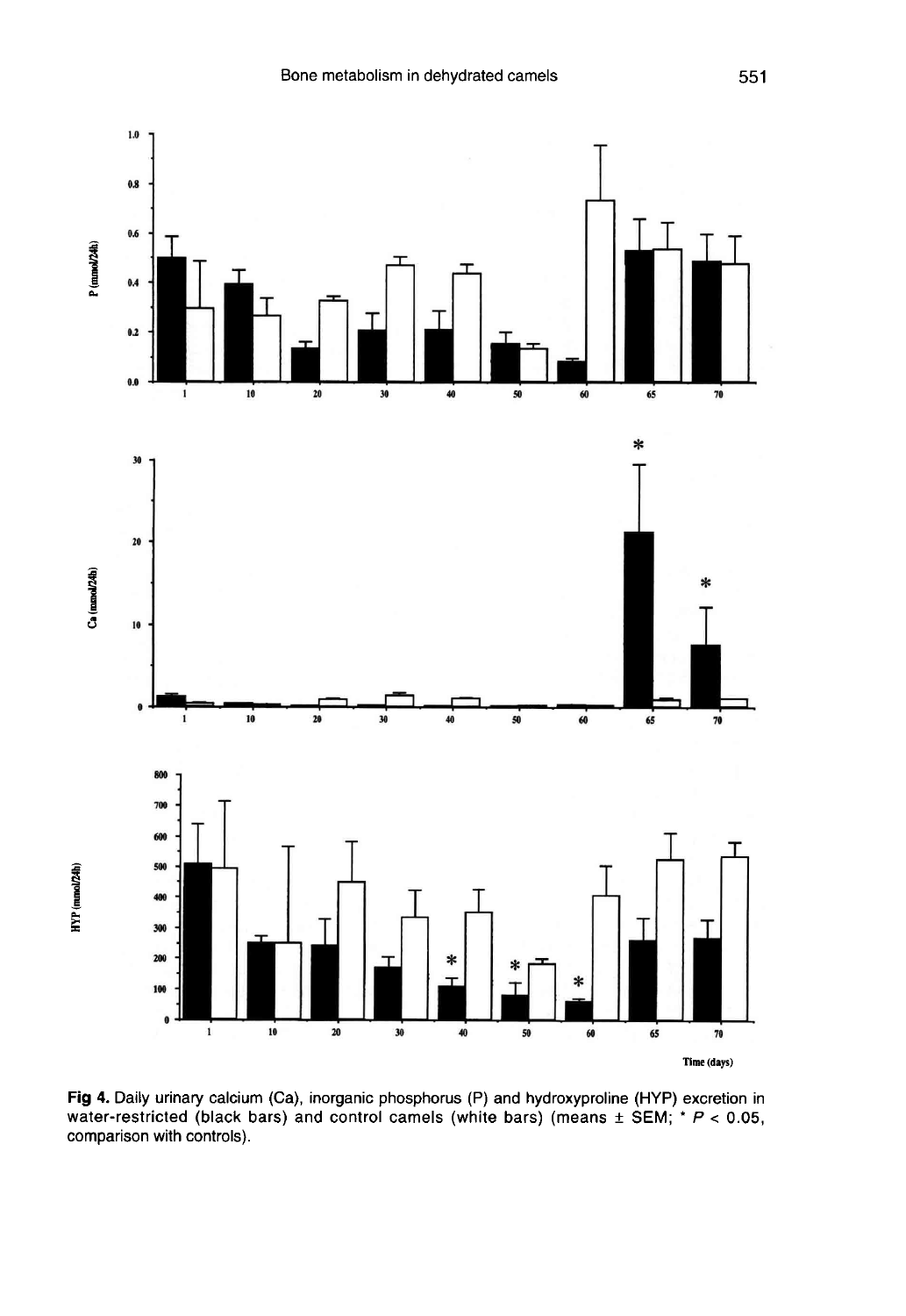





Fig 5. Daily urinary pyridinoline (PYD/creatinine) and deoxypyridinoline (DPD/creatinine) excretion and urinary pyridinoline/deoxypyridinoline ratio (PYD/DPD) in water-restricted (black bars) and control camels (white bars) (means  $\pm$  SEM; no significant difference was observed between groups).

552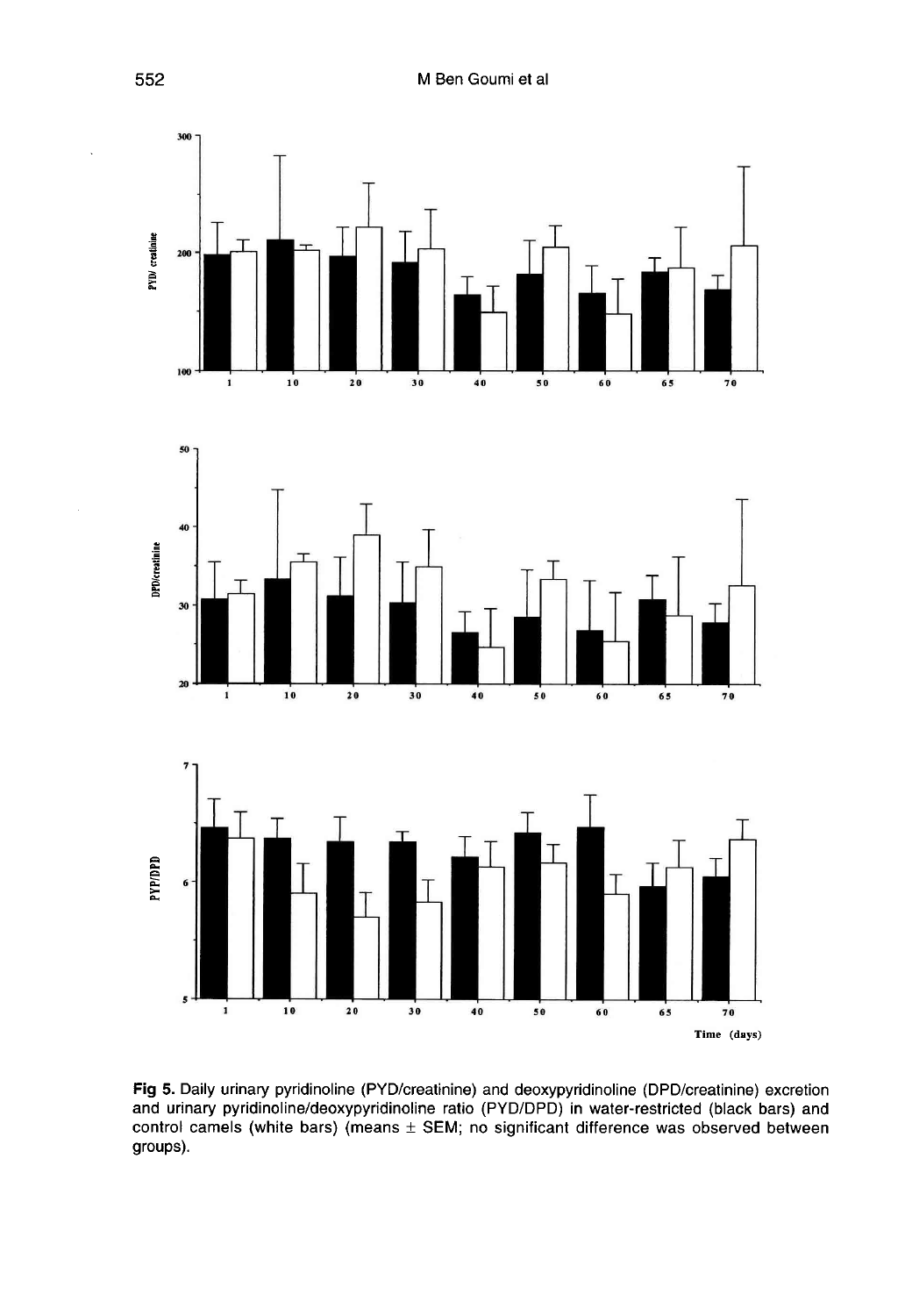ALP have been identified (Harris, 1989). ALP from the liver, bone and kidney differ from each other on the basis of electrophoretic motility and heat and urea stability. Bone ALP is localized in the plasma membrane of osteoblasts and is released into the circulation (Rodan et al, 1982). A positive linear relationship has been demonstrated between ALP and bone ALP in ovine plasma (Collignon et al, 1996). For an unknown reason plasma ALP decreased in both groups between days 1 and 35, then did not vary between days 35 and 70. However, plasma ALP and plasma OC concentration measured in water-restricted camels never differed from that measured in the controls (fig 3), indicating that, in our experimental conditions, water restriction had no significant effect on osteoblastic activity.

The measurement of total urinary HYP excretion as an index of collagen metabolism was introduced by Ziff et al (1956) and was later specified as an index of bone collagen metabolism by Klein et al (1964) and by Gruson et al (1967). Although urinary HYP has been widely used as a marker of bone resorption (Kivirikko, 1970) it is not specific for this process. Urinary HYP is derived from all types of collagen and may even derive from collagen synthesis (Hoerlein et al, 1978). A portion of HYP is metabolized in the liver; thus, HYP excreted in the urine represents only about 10% of that produced by collagen catabolism (Prockop, 1964) and can be influenced by diet (Kivirikko, 1970). Several studies have shown that the collagen cross-links PYD and DPD provide good urinary markers of collagen degradation, primarily reflecting bone resorption (Black et al, 1989; Seibel et al, 1992). They are both present in the mature form of collagen (Robins, 1983). PYD is a maturation product of the reducible lysine-derived intermolecular bond that is absent in skin collagen but is a major crosslink of cartilage and, to a lesser extent, of bone. DPD has a more restricted tissue distribution and is primarily located in bone collagen (Robins and Duncan, 1987). PYD and DPD are released into the circulation and are excreted in the urine. Thus, the measurement of their levels in urine is a sensitive index of bone resorption (Delmas, 1992; Seibel et al, 1992). However, daily urine excretion of PYD and DPD measured in water-restricted camels was not different from that measured in controls, and the ratio PYD/DPD also did not vary between the groups (fig 5).

The different findings for the cross-links compared with HYP excretion may be related to changes in intracellular processing of collagen. In addition to the possible contribution of the procollagen N-propeptide to HYP excretion, a proportion of procollagen is known to be degraded intracellularly (Bienkowski et al, 1978). This process, which may account for up to 40% of total procollagen synthesis, can be considerably influenced by a number of factors that are generally mediated by cyclic-AMP (Bienkowski, 1984). It is possible, therefore, that one response of the camel to water restriction is to reduce the level of intracellular procollagen degradation, thus leading to changes in HYP excretion but without entailing any change in the pyridinium crosslinks which reflect only the degradation of mature collagen fibrils.

These results demonstrated that the dehydration induced by a restricted watering, as shown by a slight but significant increase in plasma osmolality, does not appear to have a major effect on bone metabolism in these young well-fed camels. No conclusions were possible, however, whether repeated water restriction during periods longer than 10 days might play a role in the etiology of 'Kraft disease' which is observed in camels living in arid areas of North Africa, especially during periods of food and mineral restriction.